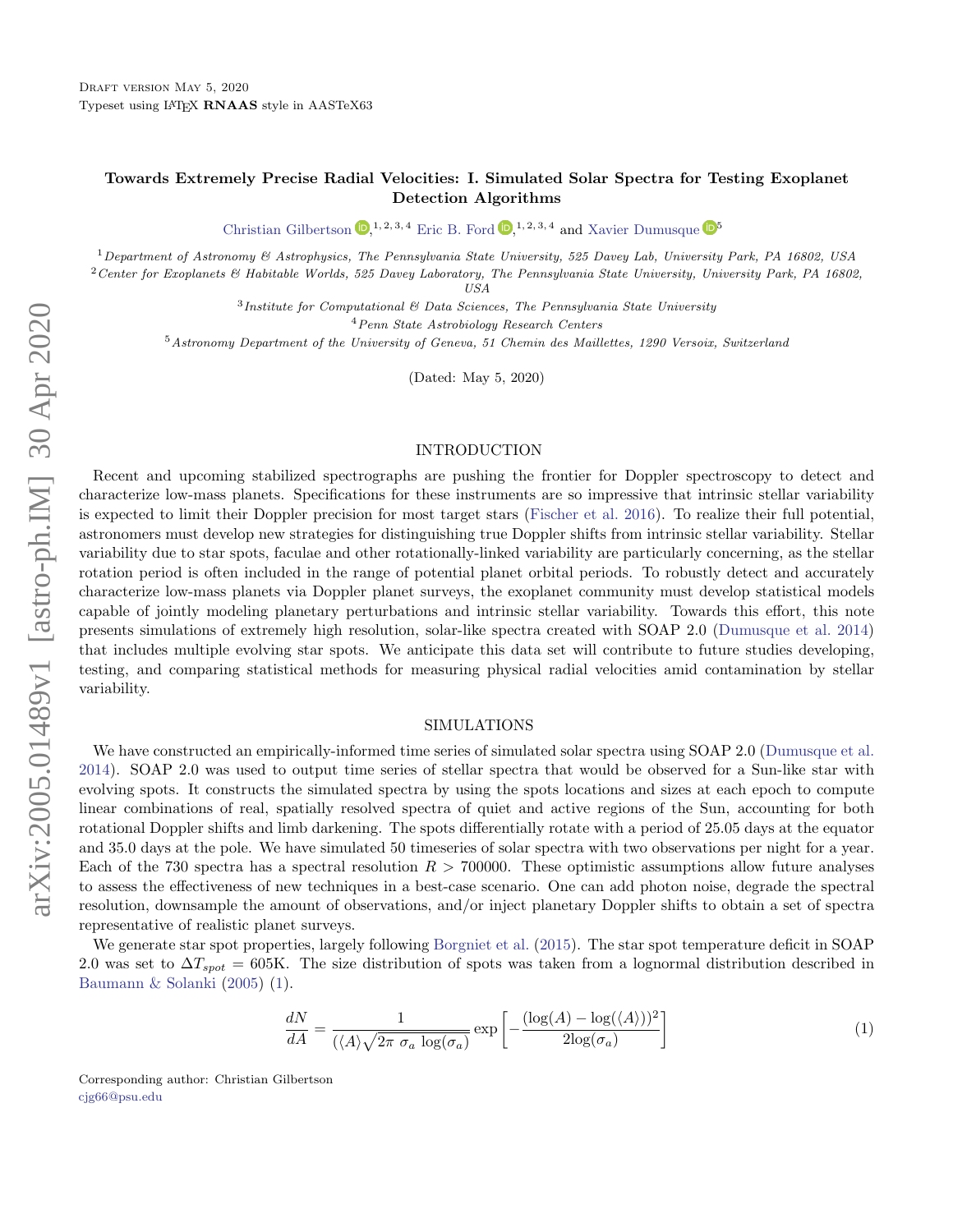## 2 GILBERTSON ET AL.

where A is the maximum area of the spot in microsolar hemispheres (MSH)  $log(A)$  is normally distributed with  $\mu = \log(\langle A \rangle \sigma_a)$  and  $\sigma = \sqrt{\log(\sigma_a)}$ . Following [Borgniet et al.](#page-1-0) [\(2015\)](#page-1-0), 40% of spots were labeled as "isolated spots" and the remaining were labeled as "complex spot groups". Isolated spots and complex spot groups have  $\langle A \rangle$  = (46.51 MSH, 90.24 MSH), and  $\sigma_a = (2.14, 2.49)$ , respectively [\(Borgniet et al.](#page-1-0) [2015\)](#page-1-0). Star spots smaller than 10 MSH and negelected as they impart RV signals that are insignificant compared to those from larger spots.

Spot areas  $(A(t))$  follow a parabolic decay law  $(2)$ .

<span id="page-1-2"></span>
$$
A(t) = \left(\sqrt{A_0} - \frac{D}{\sqrt{A_0}}(t - t_0)\right)^2\tag{2}
$$

<span id="page-1-3"></span>where  $A_0$  is the maximum spot area, D is the average decay rate, and  $t_0$  is the time of maximum spot size. The average decay rate distribution of spots was taken from a lognormal distribution described in [Martinez Pillet et al.](#page-2-2) [\(1993\)](#page-2-2) [\(3\)](#page-1-3).

$$
\frac{dN}{dD} = \frac{1}{D\sqrt{2\pi} \sigma_p} \exp\left[-\frac{(\log(D) - \mu_p)^2}{2\sigma_p^2}\right]
$$
\n(3)

where D is the average decay rate of the spot in MSH/day,  $\mu_p$  is the log of the median of the distribution, and  $\sigma_p$  is a measure of the width of the distribution. For isolated spots and complex spot groups respectively,  $\mu_p = (2.619, 3.373)$ and  $\sigma_b = (0.806, 0.869)$  [\(Martinez Pillet et al.](#page-2-2) [1993\)](#page-2-2). Average decay rates were drawn between 3-200 MSH/day, as in [Borgniet et al.](#page-1-0) [\(2015\)](#page-1-0). Spot lifetimes are calculated by dividing the maximum spot area by the average decay rate. Sunspots grow 10-11 times faster than they decay [\(Howard](#page-2-3) [1992\)](#page-2-3) and this growth period is added in proportion to the decay lifetime.

Spots were initialized at random times with a density set to 109 spots/stellar rotation period, consistent with the amount of spots greater than 10 MSH found by [Meunier et al.](#page-2-4) [\(2010\)](#page-2-4) in USAF/NOAA data [\(http://www.ngdc.noaa.gov/stp/SOLAR/\)](http://www.ngdc.noaa.gov/stp/SOLAR/) from May 5, 1996 to October 7, 2007 (∼ 1 solar cycle).

The spot latitudes were drawn from a truncated normal distribution with mean 15.1<sup>°</sup>, width  $\sigma = 7.3$ <sup>°</sup> and limited to ±90◦ [\(Mandal et al.](#page-2-5) [\(2017\)](#page-2-5)). Spots were initialized randomly in longitude. The inclination of the stellar rotation axis is 90◦ relative to the observer.

In addition to the solar-like data, we have constructed another 50 years of data for a similar level of activity of longer-lived spots by dividing the amount of spots created and spot decay rates by a factor of 30. Nine years of spectra for each type of activity are available online (doi[:10.5281/zenodo.162965](https://doi.org/10.5281/zenodo.3753254) [\(Gilbertson et al.](#page-2-6) [2020\)](#page-2-6)) The remaining 41 years are available by request from the authors.

#### DISCUSSION

We present a set of empirically-informed solar spectra simulations that follow activity levels described in the literature, including realistic distributions for spot areas, lifetimes, latitudes, and rotation rates. This data set can be used to test and improve algorithms for mitigating the effects of stellar variability on Doppler planet searches. Future work could incorporate additional viewing orientations, solar cycles, and/or additional resolved spectra used as inputs to SOAP 2.0.

The authors wish to thank Ari Silburt for writing the initial versions of scripts used in this work. This work was funded in part by NSF AST award  $\#161086$ . We acknowledge the Institute for Computational and Data Sciences [\(http://ics.psu.edu/\)](http://ics.psu.edu/) at The Pennsylvania State University, including the CyberLAMP cluster supported by NSF grant MRI-1626251, for providing advanced computing resources and services that have contributed to the research results reported in this paper. This project has received funding from the ERC under the European Unions H2020 R&I programme (grant No 851555).

Software: SOAP 2.0 [\(Dumusque et al.](#page-2-1) [2014\)](#page-2-1)

### REFERENCES

<span id="page-1-1"></span>Baumann, I., & Solanki, S. K. 2005, A&A, 443, 1061,

doi: [10.1051/0004-6361:20053415](http://doi.org/10.1051/0004-6361:20053415)

<span id="page-1-0"></span>Borgniet, S., Meunier, N., & Lagrange, A.-M. 2015, A&A,

581, A133, doi: [10.1051/0004-6361/201425007](http://doi.org/10.1051/0004-6361/201425007)